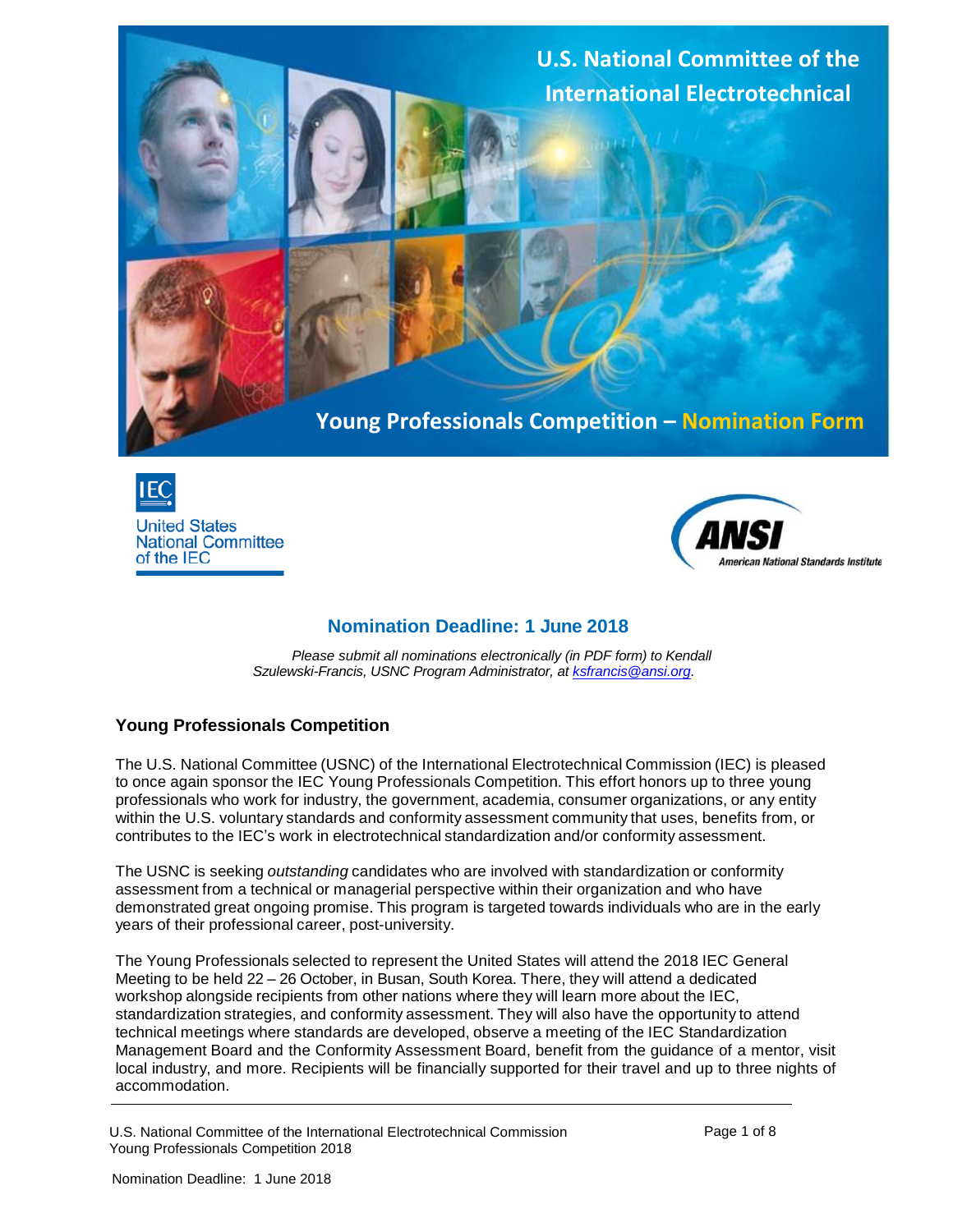## **Process, Timing, and Eligibility**

The selection process is based on the candidate's demonstrated leadership and dedication within standardization and/or conformity assessment activities, vision of the strategic or commercial impact of standards and conformance, and significant accomplishments in their chosen field of activity. The following form may be submitted directly by a candidate, or by a nominator on behalf of a candidate:

#### **Self-Submissions**

Candidates who self-submit **must** provide at least one letter of professional recommendation, and **must** provide written assurance that, if selected, their employer will allow them to take time off work to attend the IEC 2018 GM.

#### **Nominators**

Candidates may be nominated by any interested stakeholder with the exception of members of the selection panel. Candidates who are employed by the same company as a selection panel member are eligible as long as they are nominated by an individual outside of the selection panel. Letters of support from members of the standardization community attesting to the candidate's outstanding achievements and appropriateness for receipt of the award are strongly encouraged.

Candidates will be assessed by a selection panel comprised of USNC Officers, policy committee members, standing committee members, former U.S. Young Professional Recipients and a pool of USNC Honorary Life Members. The winners will be notified in July 2018.

| <b>Candidate</b>                            |                                                                                                                                                                                         |
|---------------------------------------------|-----------------------------------------------------------------------------------------------------------------------------------------------------------------------------------------|
| Name                                        |                                                                                                                                                                                         |
| <b>Status</b>                               | Please select:<br>Current Employee _____<br>Consultant _____<br>Intern_____<br>Student                                                                                                  |
| Title                                       |                                                                                                                                                                                         |
| Organization                                |                                                                                                                                                                                         |
| Address                                     |                                                                                                                                                                                         |
| Telephone                                   |                                                                                                                                                                                         |
| E-mail                                      |                                                                                                                                                                                         |
| Candidate's<br>Statement of<br>Availability | $\Box$ By checking the box shown at left, I confirm that, if selected, I will be available to<br>participate in the IEC General Meeting, 22 - 26 October 2018 in Busan, South<br>Korea. |

U.S. National Committee of the International Electrotechnical Commission Young Professionals Competition 2018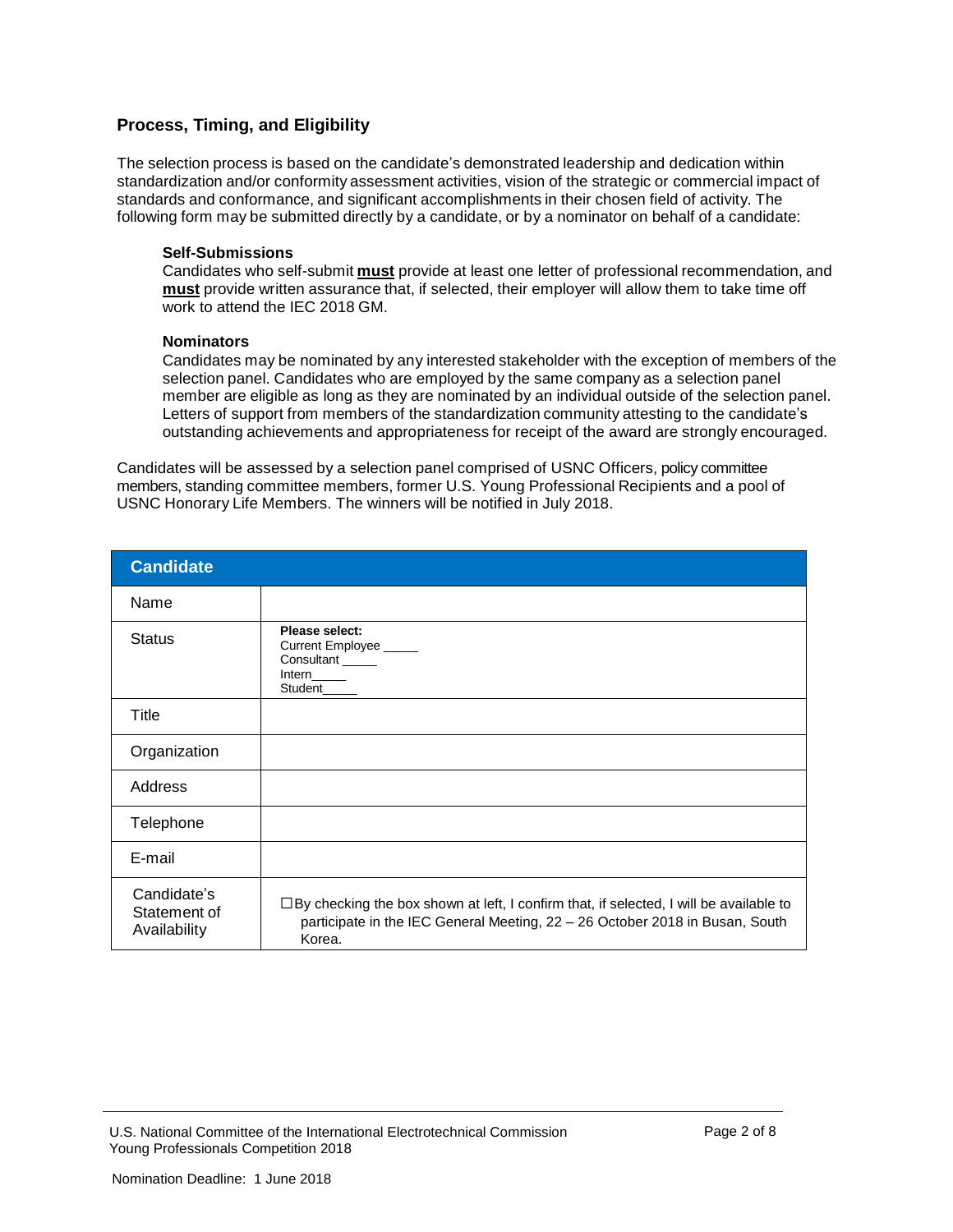| <b>Nominator</b> (if applicable)                           |                                                                                                                                                                                                                                                                                                  |
|------------------------------------------------------------|--------------------------------------------------------------------------------------------------------------------------------------------------------------------------------------------------------------------------------------------------------------------------------------------------|
| Name                                                       |                                                                                                                                                                                                                                                                                                  |
| Title                                                      |                                                                                                                                                                                                                                                                                                  |
| Organization                                               |                                                                                                                                                                                                                                                                                                  |
| Telephone                                                  |                                                                                                                                                                                                                                                                                                  |
| E-mail                                                     |                                                                                                                                                                                                                                                                                                  |
| Nominator's<br>Statement of<br>Candidate's<br>Availability | $\Box$ By checking the box shown at left, the nominator confirms that, if selected, the<br>candidate will be available to participate in the IEC General Meeting, 22 - 26<br>October 2018 in Busan, South Korea.                                                                                 |
| Nominator's<br>Statement<br>of Authority                   | This nomination is being submitted on behalf of:<br><b>Please select:</b><br>Myself, as an individual sponsor _______<br>My employer_____<br>An organization that I represent____<br>*If submitting on behalf of an employer or organization, please indicate that<br>organization's name below: |

U.S. National Committee of the International Electrotechnical Commission Young Professionals Competition 2018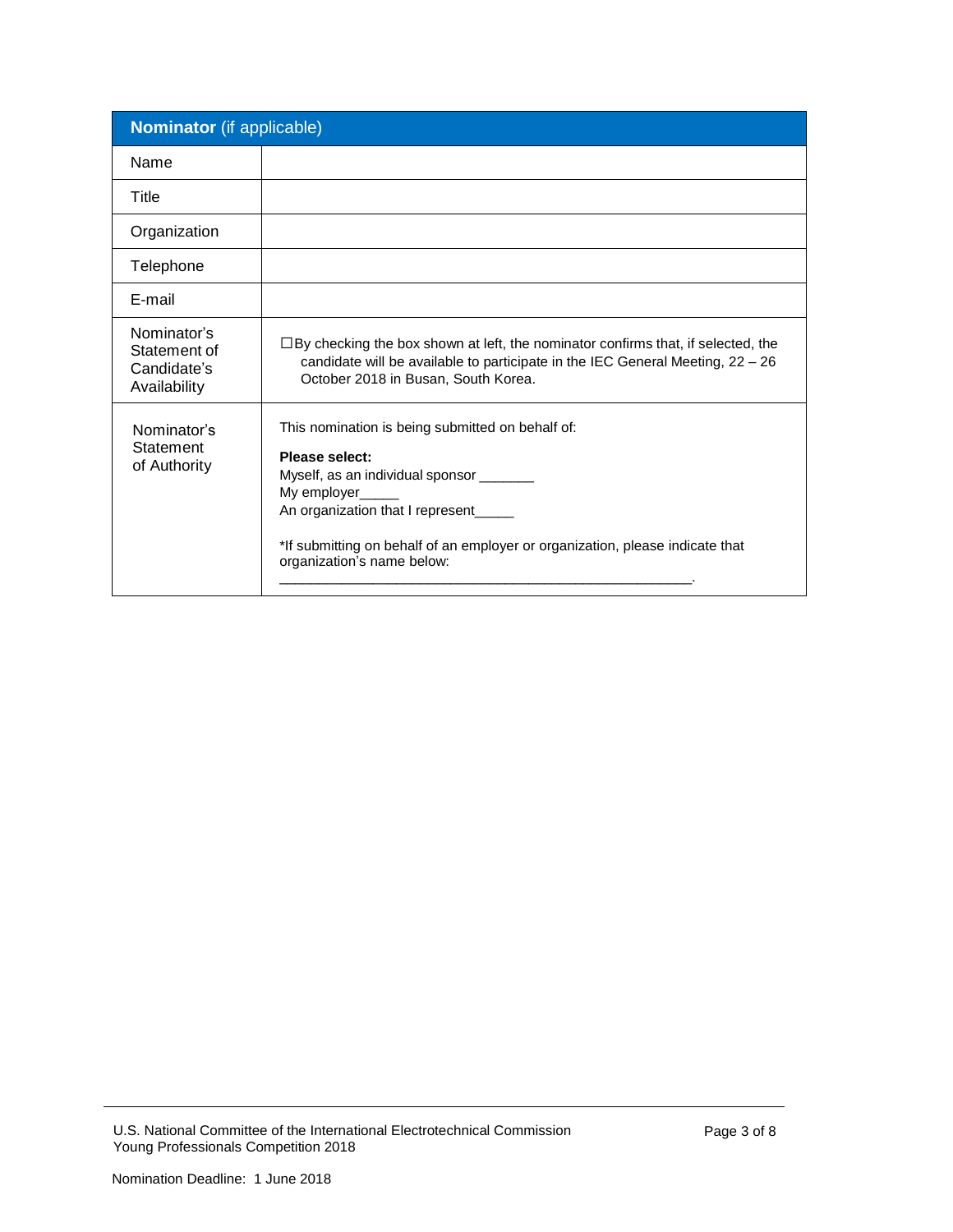## **Summary of Candidate's Professional Background\***

Please provide a 100- to 200-word SUMMARY of the candidate's professional background, demonstrated leadership and dedication within standardization and/or conformity assessment activities, significant accomplishments in his or her chosen field of activity, and other relevant factors supporting his or her eligibility for the Young Professionals Competition. \**A CV or resume may be provided in lieu of this summary.*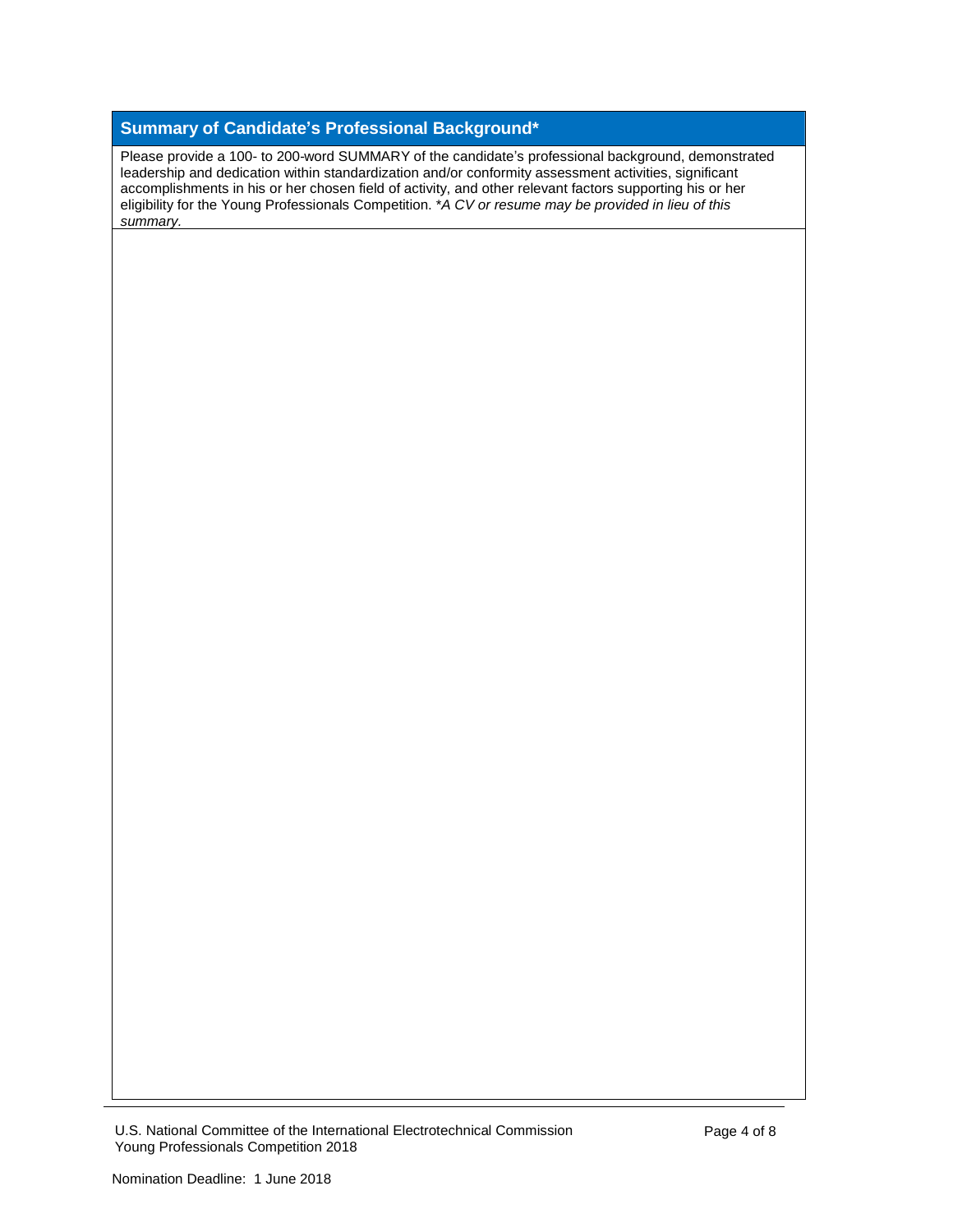## **Personal Statement from the Candidate**

Please provide a short, PERSONAL STATEMENT, authored by the candidate, and citing specific ways in which his/her attendance at the 2018 IEC GM might enrich their career. Please include particular aspects of the IEC and its body of standards and/or conformity assessment that are of interest.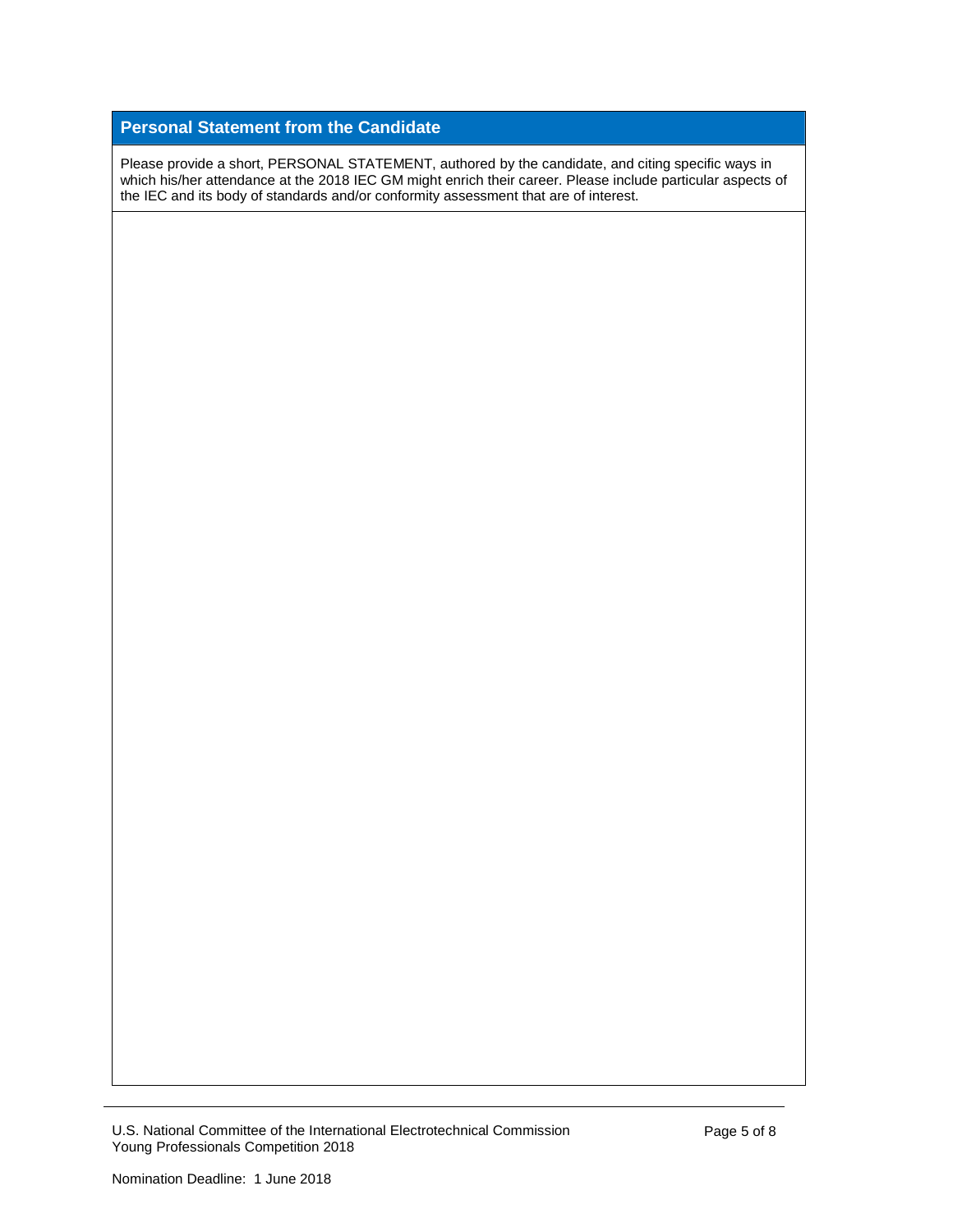# **Personal Statement from the Nominator** (if applicable)

Please include a short, PERSONAL STATEMENT explaining why you believe this candidate deserves to represent the U.S. as a Young Professional at the IEC 2018 General Meeting. Please cite leadership characteristics and one or more specific accomplishments to support your statement.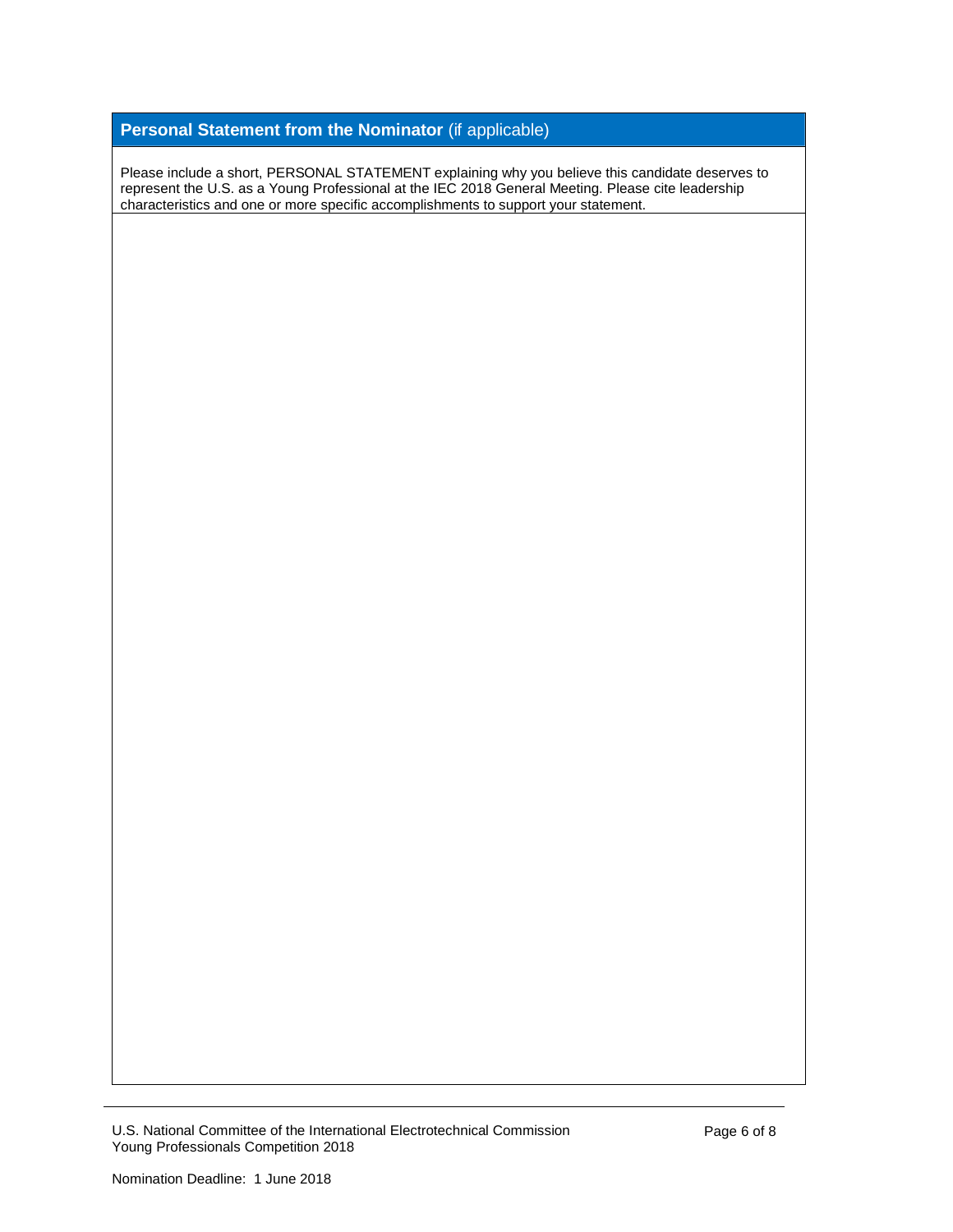### **Candidate Essay**

Please provide a 500-600 word essay, authored by the candidate, that demonstrates his/her knowledge of the issues that will take center stage in tomorrow's electrotechnical standardization and/or conformity assessment community. Possible topics may encompass but are not limited to:

- Standards and conformity assessment for new and emerging technologies
- Digital Transformation<br>• Smart Energy/Smart C
- Smart Energy/Smart Cities<br>• IVDC Today
- LVDC Today<br>• Internet of The
- Internet of Things/Smart Manufacturing<br>• Renewable Resources (Wind Marine, P
- Renewable Resources (Wind, Marine, Photovoltaic, etc.)<br>• Wearable Flectronics
- Wearable Electronics<br>• The Future of Standar
- The Future of Standards Development<br>• Value of strategic standardization to U.
- Value of strategic standardization to U.S. industry<br>• How the standards and conformity assessment core
- How the standards and conformity assessment community can energize the next generation of professionals to participate actively in these activities